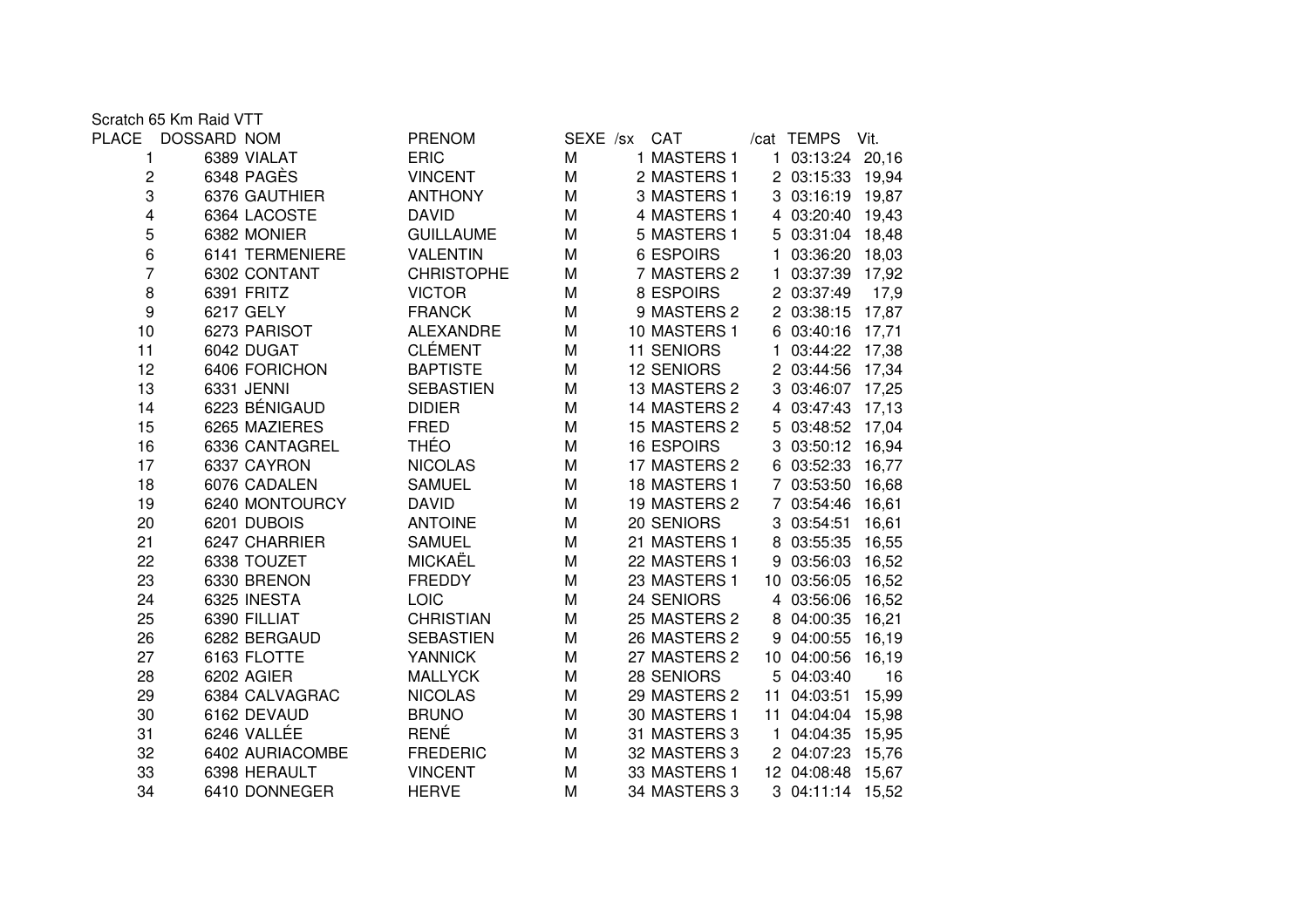| 35 | 6004 CHAUME     | <b>DAVID</b>           | M | 35 MASTERS 2      |    | 12 04:11:17 15,52 |       |
|----|-----------------|------------------------|---|-------------------|----|-------------------|-------|
| 36 | 6395 FAURE      | <b>ROMAIN</b>          | M | 36 MASTERS 1      |    | 13 04:11:20       | 15,52 |
| 37 | 6117 LEYME      | JÉRÉMY                 | Μ | 37 MASTERS 1      |    | 14 04:11:27       | 15,51 |
| 38 | 6374 BRUGET     | <b>AXEL</b>            | Μ | 38 ESPOIRS        |    | 4 04:11:29        | 15,51 |
| 39 | 6197 BARBIER    | <b>CYRIL</b>           | M | 39 SENIORS        | 6  | 04:11:47 15,49    |       |
| 40 | 6334 TOURET     | <b>KEVIN</b>           | M | 40 MASTERS 1      |    | 15 04:11:59       | 15,48 |
| 41 | 6373 HUILLET    | <b>FABIEN</b>          | Μ | 41 MASTERS 2      |    | 13 04:13:02 15,41 |       |
| 42 | 6008 BRUGEAUD   | <b>JEAN-MARY</b>       | Μ | 42 MASTERS 2      |    | 14 04:13:30       | 15,38 |
| 43 | 6237 BIGOT      | <b>SYLVAIN</b>         | Μ | 43 MASTERS 1      |    | 16 04:13:40       | 15,37 |
| 44 | 6262 BELAUBRE   | <b>FRANCOIS</b>        | Μ | 44 MASTERS 1      |    | 17 04:14:03       | 15,35 |
| 45 | 6158 MONGIAT    | <b>DAVID</b>           | Μ | 45 MASTERS 2      |    | 15 04:14:09       | 15,34 |
| 46 | 6112 BELLOD     | <b>XAVIER</b>          | M | 46 MASTERS 1      |    | 18 04:15:11       | 15,28 |
| 47 | 6368 GAULANDEAU | <b>JULIEN</b>          | M | 47 MASTERS 2      |    | 16 04:16:35       | 15,2  |
| 48 | 6107 VEYSSEYRE  | <b>FREDERIC</b>        | M | <b>48 SENIORS</b> |    | 7 04:20:11        | 14,99 |
| 49 | 6227 SAINT      | <b>JEAN-CHRISTOPHE</b> | M | 49 MASTERS 3      |    | 4 04:20:30        | 14,97 |
| 50 | 6291 TESTUD     | <b>JULIEN</b>          | M | 50 MASTERS 1      |    | 19 04:20:51       | 14,95 |
| 51 | 6355 SANCIAUT   | <b>XAVIER</b>          | Μ | 51 MASTERS 2      |    | 17 04:20:52 14,95 |       |
| 52 | 6383 SERIEYS    | <b>FRANCIS</b>         | Μ | 52 MASTERS 3      | 5  | 04:20:53          | 14,95 |
| 53 | 6006 DUPRAT     | <b>LUDOVIC</b>         | M | 53 MASTERS 2      | 18 | 04:24:21          | 14,75 |
| 54 | 6288 TONNEAU    | <b>CHRISTOPHE</b>      | M | 54 MASTERS 3      | 6  | 04:26:12          | 14,65 |
| 55 | 6298 REMY       | <b>THIBAUT</b>         | Μ | 55 SENIORS        | 8  | 04:27:29          | 14,58 |
| 56 | 6190 SERABIAN   | <b>LIONEL</b>          | Μ | 56 MASTERS 2      | 19 | 04:28:09          | 14,54 |
| 57 | 6225 SANSARLAT  | <b>STÉPHANE</b>        | M | 57 MASTERS 2      |    | 20 04:28:57       | 14,5  |
| 58 | 6226 BAILLET    | <b>DIDIER</b>          | M | 58 MASTERS 3      |    | 7 04:29:02        | 14,5  |
| 59 | 6341 DEPIERRE   | <b>THOMAS</b>          | M | 59 MASTERS 2      | 21 | 04:29:17          | 14,48 |
| 60 | 6409 DONNEGER   | <b>CLARA</b>           | F | 1 ESPOIRS         | 1. | 04:30:23          | 14,42 |
| 61 | 6394 PAGES      | <b>JULIEN</b>          | M | 60 MASTERS 1      |    | 20 04:30:25       | 14,42 |
| 62 | 6073 CALMELS    | <b>GILLES</b>          | Μ | 61 MASTERS 2      |    | 22 04:31:32 14,36 |       |
| 63 | 6404 PETRIC     | MARJAU                 | Μ | 62 MASTERS 2      |    | 23 04:32:35       | 14,31 |
| 64 | 6361 DURIF      | <b>YOHANN</b>          | M | 63 SENIORS        | 9  | 04:32:55          | 14,29 |
| 65 | 6342 SEGUIN     | <b>ANTOINE</b>         | Μ | 64 MASTERS 1      | 21 | 04:34:18          | 14,22 |
| 66 | 6195 DUFAYET    | <b>PIERRE</b>          | Μ | 65 MASTERS 1      |    | 22 04:34:31       | 14,21 |
| 67 | 6268 LAMOUROUX  | <b>GUILLAUME</b>       | Μ | 66 MASTERS 1      |    | 23 04:35:06       | 14,18 |
| 68 | 6303 SERVIER    | <b>REMI</b>            | Μ | 67 SENIORS        |    | 10 04:35:13       | 14,17 |
| 69 | 6114 AUDRY      | <b>CHRISTOPHE</b>      | Μ | 68 MASTERS 2      |    | 24 04:35:23       | 14,16 |
| 70 | 6261 MORLON     | <b>JACQUES</b>         | М | 69 MASTERS 2      |    | 25 04:38:15       | 14,02 |
|    |                 |                        |   |                   |    |                   |       |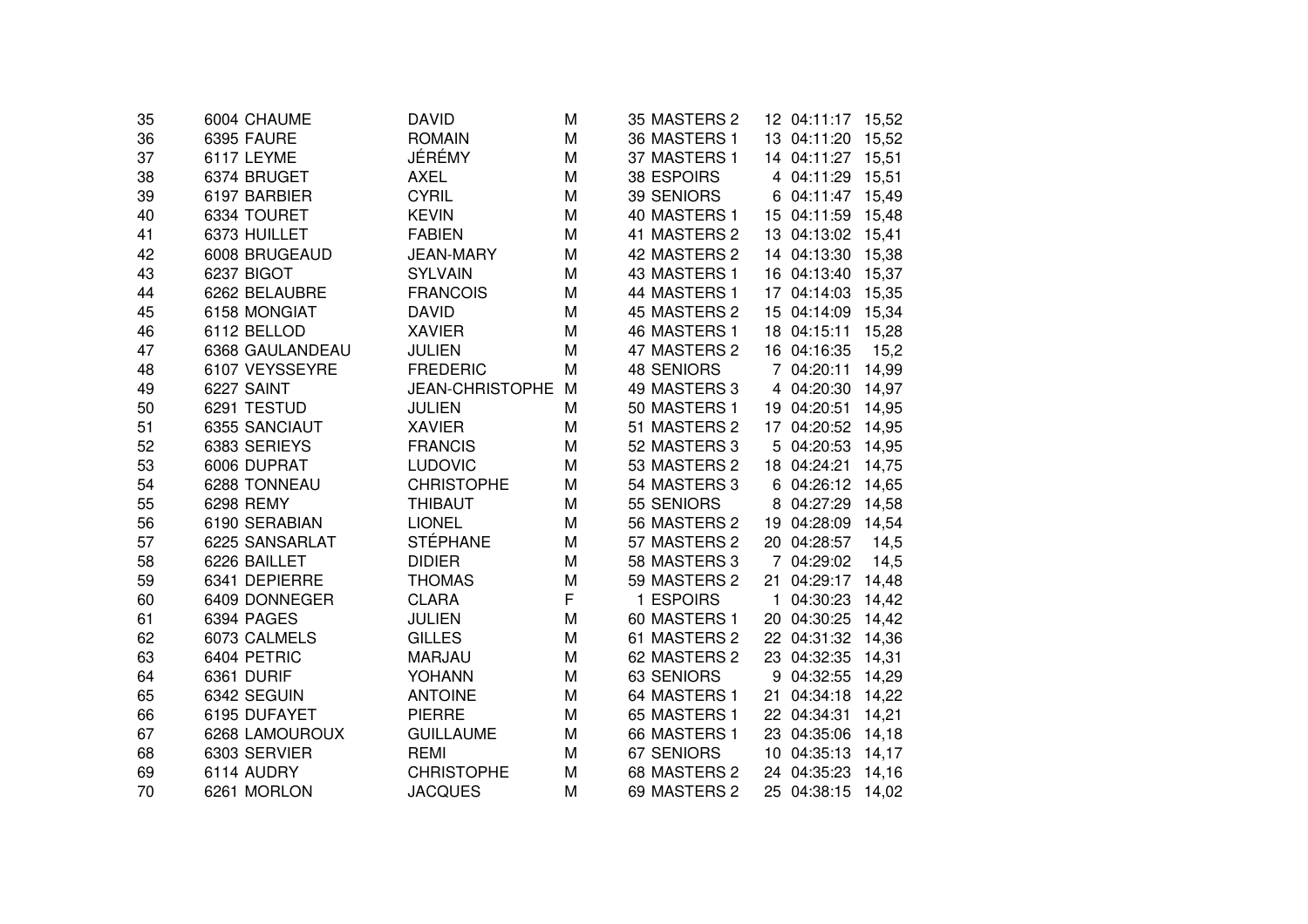| 71  | 6251 BARANOWSKI  | DENIS                  | М | 70 MASTERS 2  |    | 26 04:38:36       | 14    |
|-----|------------------|------------------------|---|---------------|----|-------------------|-------|
| 72  | 6239 PREGET      | <b>CYRIL</b>           | M | 71 MASTERS 1  |    | 24 04:39:40       | 13,94 |
| 73  | 6332 ALGRET      | <b>GILBERT</b>         | M | 72 MASTERS 3  | 8  | 04:39:52          | 13,93 |
| 74  | 6316 JEAN        | <b>DORIAN</b>          | M | 73 SENIORS    | 11 | 04:41:08          | 13,87 |
| 75  | 6257 BRETAGNOLLE | <b>SERGE</b>           | M | 74 MASTERS 3  | 9  | 04:41:31          | 13,85 |
| 76  | 6403 AURIACOMBE  | <b>ANTOINE</b>         | M | 75 JUNIORS    |    | 04:41:41          | 13,84 |
| 77  | 6069 NEBOUT      | <b>DAMIEN</b>          | M | 76 MASTERS 1  |    | 25 04:42:32       | 13,8  |
| 78  | 6071 VERGER      | <b>GILLES</b>          | M | 77 MASTERS 3  |    | 10 04:43:06       | 13,78 |
| 79  | 6157 CAPERLIN    | <b>MATHIEU</b>         | M | 78 SENIORS    |    | 12 04:43:15       | 13,77 |
| 80  | 6256 ROGALLE     | <b>FRANCK</b>          | M | 79 MASTERS 3  | 11 | 04:43:41          | 13,75 |
| 81  | 6353 SOL         | <b>MARCEAU</b>         | Μ | 80 ESPOIRS    |    | 5 04:48:25        | 13,52 |
| 82  | 6362 LABBE       | <b>GREGORY</b>         | Μ | 81 MASTERS 1  |    | 26 04:49:34 13,47 |       |
| 83  | 6102 SOULARD     | <b>CHRISTIAN</b>       | Μ | 82 MASTERS 3  |    | 12 04:49:36       | 13,47 |
| 84  | 6375 DA ROCHA    | <b>JEREMY</b>          | M | 83 MASTERS 1  |    | 27 04:49:39 13,46 |       |
| 85  | 6344 DUREISSEIX  | <b>NINO</b>            | M | 84 MASTERS 3  |    | 13 04:49:58       | 13,45 |
| 86  | 6216 CRUMEYROLLE | <b>JEAN LOUIS</b>      | M | 85 MASTERS 3  |    | 14 04:50:22 13,43 |       |
| 87  | 6365 VIVIER      | <b>BERTRAND</b>        | M | 86 MASTERS 3  |    | 15 04:50:47 13,41 |       |
| 88  | 6405 DONNEGER    | <b>HERVE</b>           | M | 87 MASTERS 3  |    | 16 04:50:58       | 13,4  |
| 89  | 6385 CHASSAING   | <b>MICKAEL</b>         | M | 88 MASTERS 1  |    | 28 04:51:10       | 13,39 |
| 90  | 6349 DOS SANTOS  | <b>THÉO</b>            | M | 89 JUNIORS    |    | 2 04:51:22        | 13,38 |
| 91  | 6270 CHAPUT      | <b>MATHIEU</b>         | М | 90 MASTERS 2  |    | 27 04:51:35       | 13,37 |
| 92  | 6170 LAGORCE     | <b>JEAN CHRISTOPHE</b> | M | 91 MASTERS 3  |    | 17 04:53:57       | 13,27 |
| 93  | 6266 JOINEL      | <b>STEPHANE</b>        | Μ | 92 MASTERS 2  |    | 28 04:53:58       | 13,27 |
| 94  | 6238 BARBIER     | <b>SIMON</b>           | Μ | 93 SENIORS    |    | 13 04:54:49       | 13,23 |
| 95  | 6300 HEBERT      | <b>XAVIER</b>          | M | 94 MASTERS 3  |    | 18 04:54:56       | 13,22 |
| 96  | 6299 ETIEN       | <b>STEPHANE</b>        | M | 95 MASTERS 2  |    | 29 04:58:25       | 13,07 |
| 97  | 6115 VANDEVENNE  | <b>PATRICK</b>         | M | 96 MASTERS 3  |    | 19 04:59:42       | 13,01 |
| 98  | 6113 KONRADOWSKI | <b>DIDIER</b>          | M | 97 MASTERS 3  |    | 20 04:59:44       | 13,01 |
| 99  | 6039 BENOIT      | <b>CHARLES</b>         | M | 98 MASTERS 1  |    | 29 05:01:23       | 12,94 |
| 100 | 6029 MONANGE     | <b>JEAN-BAPTISTE</b>   | M | 99 SENIORS    |    | 14 05:01:30       | 12,93 |
| 101 | 6407 LORDIER     | <b>ROMAIN</b>          | M | 100 MASTERS 1 |    | 30 05:01:43       | 12,93 |
| 102 | 6396 BOUISSON    | <b>YANNICK</b>         | M | 101 MASTERS 2 |    | 30 05:02:37 12,89 |       |
| 103 | 6289 PORTEFAIX   | <b>SÉBASTIEN</b>       | Μ | 102 MASTERS 2 | 31 | 05:03:39          | 12,84 |
| 104 | 6131 NUNES       | <b>BRUNO</b>           | Μ | 103 SENIORS   |    | 15 05:04:26       | 12,81 |
| 105 | 6003 DAMET       | <b>DIDIER</b>          | M | 104 MASTERS 2 |    | 32 05:04:54 12,79 |       |
| 106 | 6178 CHARTRIN    | <b>CHRISTOPHE</b>      | М | 105 MASTERS 2 |    | 33 05:05:22 12,77 |       |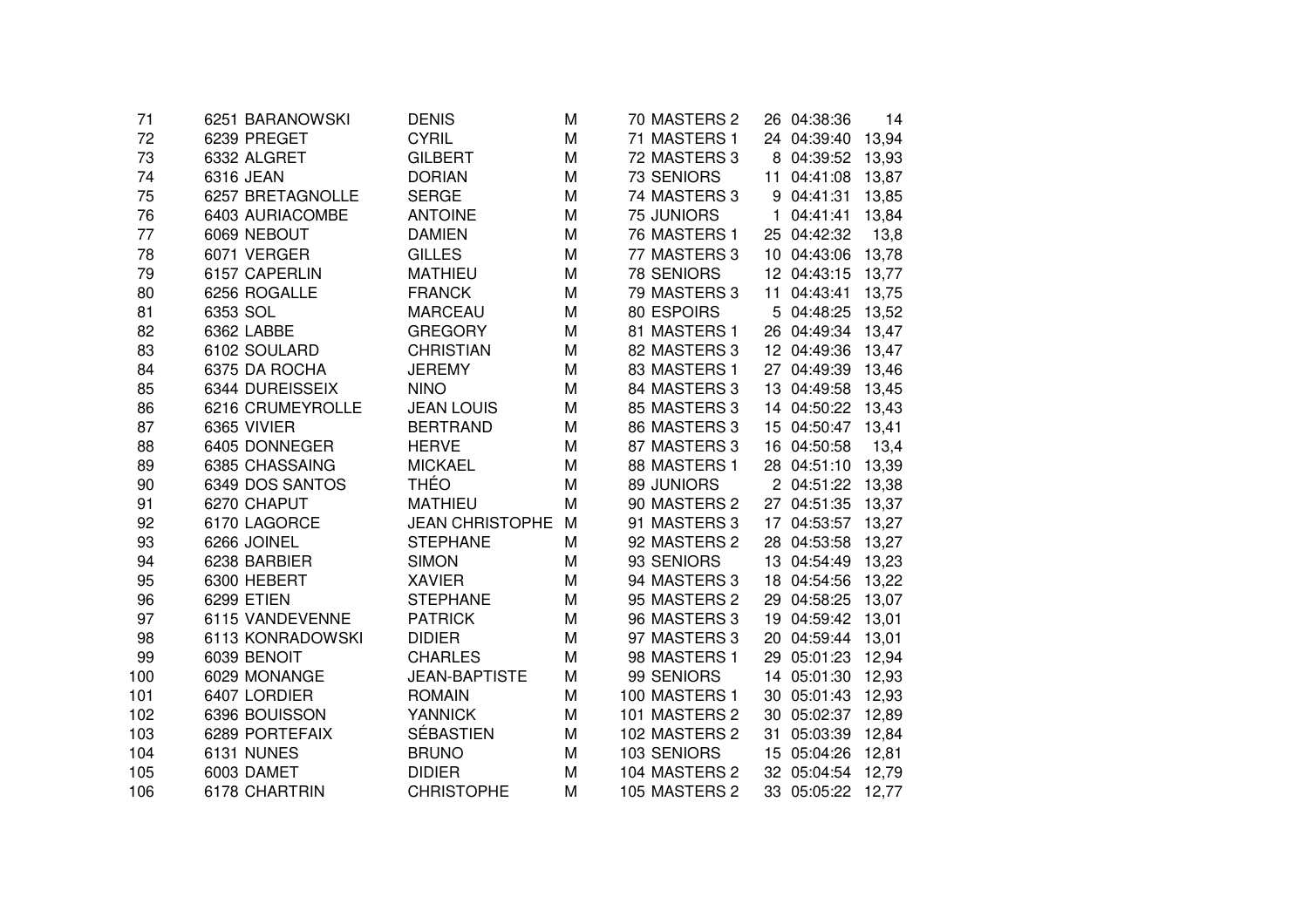| 107 | 6310 LABEAUME    | <b>BRUNO</b>      | Μ | 106 MASTERS 3 | 21 05:06:22 12,73              |       |
|-----|------------------|-------------------|---|---------------|--------------------------------|-------|
| 108 | 6173 RAMPON      | <b>VINCENT</b>    | M | 107 MASTERS 3 | 22 05:07:42 12,67              |       |
| 109 | 6230 BRISPOT     | <b>RUDY</b>       | M | 108 MASTERS 3 | 23 05:09:20                    | 12,61 |
| 110 | 6322 ESNOU       | <b>THOMAS</b>     | M | 109 MASTERS 1 | 31 05:11:37 12,52              |       |
| 111 | 6123 VALLAUD     | <b>STÉPHANE</b>   | M | 110 MASTERS 2 | 34 05:14:34                    | 12,4  |
| 112 | 6314 DELORT      | <b>PIERRE</b>     | M | 111 MASTERS 2 | 35 05:14:44 12,39              |       |
| 113 | 6313 DELORT      | <b>SOPHIE</b>     | F | 2 MASTERS 2   | 05:15:00 12,38<br>$\mathbf{1}$ |       |
| 114 | 6286 LAFAGE      | <b>DAVID</b>      | M | 112 MASTERS 1 | 32 05:15:39 12,36              |       |
| 115 | 6213 SECRETAIN   | <b>FREDERIC</b>   | M | 113 MASTERS 2 | 36 05:16:07 12,34              |       |
| 116 | 6198 BOREL       | <b>DAVID</b>      | M | 114 MASTERS 2 | 37 05:16:11                    | 12,33 |
| 117 | 6009 VERSEPUECH  | <b>BRUCE</b>      | M | 115 MASTERS 2 | 38 05:16:54 12,31              |       |
| 118 | 6116 JOUBERT     | <b>NICOLAS</b>    | M | 116 MASTERS 1 | 33 05:20:40 12,16              |       |
| 119 | 6328 LAPORTE     | <b>ERIC</b>       | M | 117 MASTERS 3 | 24 05:20:41 12,16              |       |
| 120 | 6055 BAGELET     | <b>DIDIER</b>     | M | 118 MASTERS 2 | 39 05:21:28 12,13              |       |
| 121 | 6150 MEYNIE      | <b>BENOIT</b>     | M | 119 MASTERS 1 | 34 05:21:44 12,12              |       |
| 122 | 6260 LEFRANCOIS  | <b>RUDY</b>       | F | 3 MASTERS 1   | 1 05:21:46 12,12               |       |
| 123 | 6049 BREGEAS     | <b>STEPHANE</b>   | М | 120 MASTERS 2 | 40 05:21:48 12,12              |       |
| 124 | 6249 TRIBOULOT   | <b>STANIS</b>     | M | 121 MASTERS 1 | 35 05:21:49 12,12              |       |
| 125 | 6254 ETAVARD     | <b>ANTHONY</b>    | M | 122 MASTERS 1 | 36 05:21:50 12,12              |       |
| 126 | 6252 ETAVARD     | <b>CHRISTOPHE</b> | M | 123 MASTERS 2 | 05:21:52 12,12<br>41           |       |
| 127 | 6207 BOURBONNAIS | <b>FREDERIC</b>   | M | 124 MASTERS 2 | 42 05:22:28                    | 12,09 |
| 128 | <b>6206 PONS</b> | <b>ERIC</b>       | M | 125 MASTERS 1 | 37 05:22:36                    | 12,09 |
| 129 | 6358 CHIOROZAS   | <b>NICOLAS</b>    | M | 126 MASTERS 1 | 38 05:22:55                    | 12,08 |
| 130 | 6309 DROUILLARD  | RÉMY              | M | 127 SENIORS   | 16 05:23:12 12,07              |       |
| 131 | 6149 BOSSOUTROT  | <b>OLIVIER</b>    | M | 128 MASTERS 2 | 43 05:23:30 12,06              |       |
| 132 | 6142 BERTHAUD    | <b>XAVIER</b>     | M | 129 MASTERS 1 | 39 05:23:59                    | 12,04 |
| 133 | 6146 SERVAT      | <b>PIERRE</b>     | M | 130 MASTERS 1 | 40 05:25:35                    | 11,98 |
| 134 | 6283 BOURDENS    | <b>SEBASTIEN</b>  | M | 131 MASTERS 2 | 44 05:26:06                    | 11,96 |
| 135 | 6064 MORLON      | <b>PIERRE</b>     | М | 132 MASTERS 3 | 25 05:26:20 11,95              |       |
| 136 | 6159 LAFEUILLE   | <b>JULIEN</b>     | M | 133 MASTERS 2 | 45 05:26:25                    | 11,95 |
| 137 | 6275 BRETON      | <b>JEAN-MARC</b>  | M | 134 MASTERS 3 | 26 05:27:35                    | 11,9  |
| 138 | 6091 MORIN       | <b>SÉBASTIEN</b>  | M | 135 MASTERS 2 | 46 05:27:37                    | 11,9  |
| 139 | 6400 DELORT      | <b>EDMOND</b>     | M | 136 MASTERS 3 | 27 05:28:26                    | 11,87 |
| 140 | 6274 BRETON      | <b>CHARLES</b>    | M | 137 ESPOIRS   | 6 05:28:34                     | 11,87 |
| 141 | 6097 MARTINS     | <b>MICKAEL</b>    | M | 138 MASTERS 1 | 41 05:30:33                    | 11,8  |
| 142 | 6241 GRANDINETTI | <b>SANDRA</b>     | F | 4 MASTERS 1   | 2 05:31:18                     | 11,77 |
|     |                  |                   |   |               |                                |       |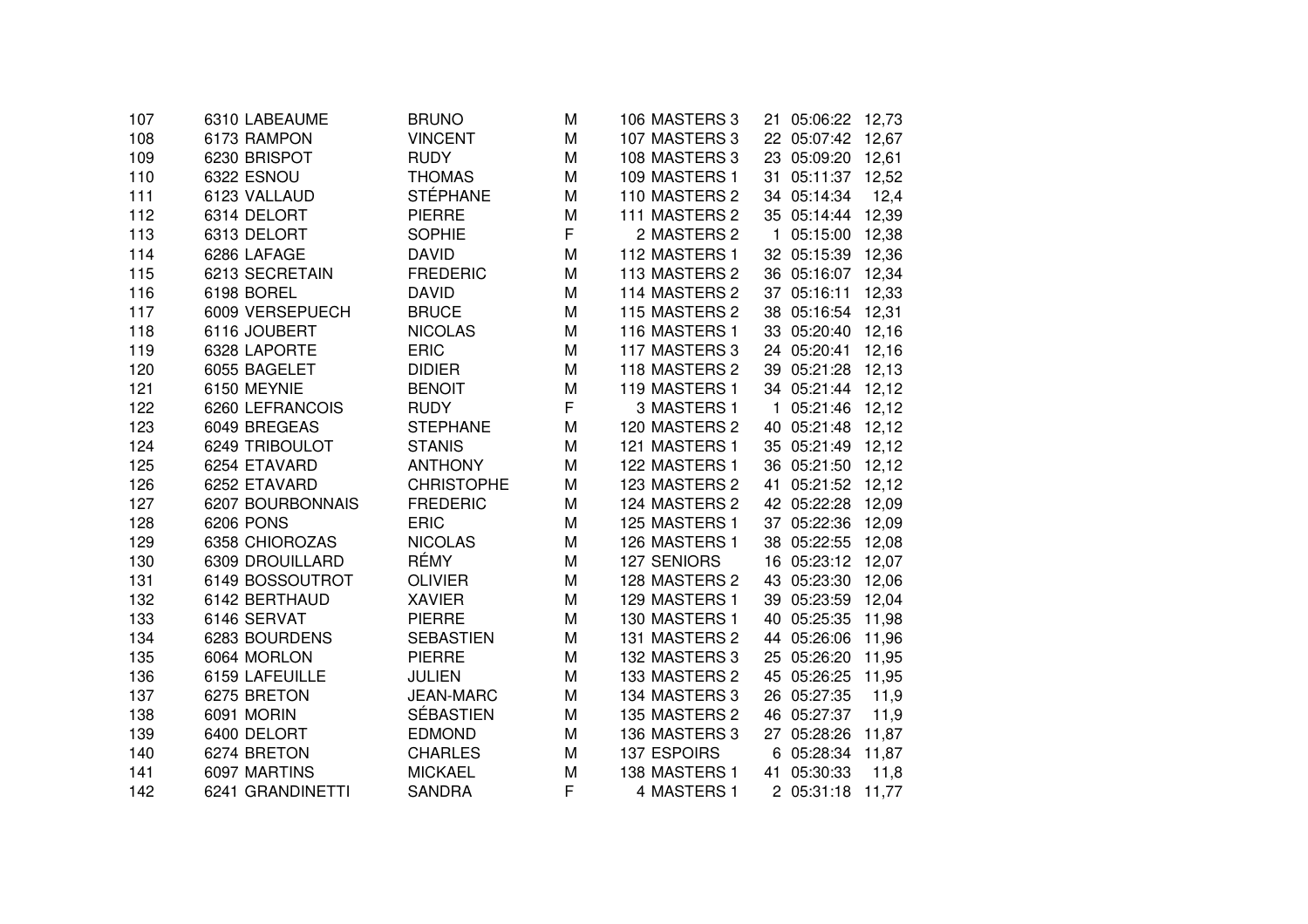| 143 | 6264 PAPON      | <b>CHRISTIAN</b>  | М | 139 MASTERS 3 | 28 05:32:59 11,71 |       |
|-----|-----------------|-------------------|---|---------------|-------------------|-------|
| 144 | 6294 RETAILLEAU | <b>JORDAN</b>     | M | 140 SENIORS   | 17 05:33:03       | 11,71 |
| 145 | 6401 BOUCHET    | <b>ERIC</b>       | M | 141 MASTERS 2 | 47 05:33:43       | 11,69 |
| 146 | 6280 GUERINEAU  | <b>ALAIN</b>      | M | 142 MASTERS 2 | 48 05:34:02 11,68 |       |
| 147 | 6345 LAVENU     | <b>MATHIEU</b>    | M | 143 MASTERS 1 | 42 05:34:04       | 11,67 |
| 148 | 6388 REMY       | <b>JULIEN</b>     | M | 144 MASTERS 1 | 43 05:34:05       | 11,67 |
| 149 | 6181 DENIAUD    | <b>PIERRICK</b>   | M | 145 MASTERS 2 | 49 05:34:17 11,67 |       |
| 150 | 6244 GARDES     | <b>FREDERIC</b>   | M | 146 MASTERS 2 | 50 05:34:53       | 11,65 |
| 151 | 6393 CARCENAC   | <b>NICOLAS</b>    | M | 147 MASTERS 1 | 44 05:36:15       | 11,6  |
| 152 | 6301 LAFFARGUE  | <b>BENOÎT</b>     | M | 148 MASTERS 2 | 05:36:21<br>51    | 11,59 |
| 153 | 6450 MAUDET     | <b>CEDRIC</b>     | M | 149 MASTERS 1 | 45 05:36:22 11,59 |       |
| 154 | 6108 JACOB      | <b>FREDERIC</b>   | M | 150 MASTERS 2 | 52 05:36:49 11,58 |       |
| 155 | 6229 FAGET      | <b>JOEL</b>       | M | 151 MASTERS 2 | 53 05:36:58 11,57 |       |
| 156 | 6370 GAYNON     | JEAN-LUC          | M | 152 MASTERS 3 | 29 05:37:22 11,56 |       |
| 157 | 6276 BRUEL      | <b>YANNICK</b>    | M | 153 MASTERS 1 | 46 05:37:47 11,55 |       |
| 158 | 6037 BREGET     | <b>LAURENT</b>    | M | 154 MASTERS 3 | 30 05:38:26       | 11,52 |
| 159 | 6258 GUIHARD    | <b>PHILIPPE</b>   | M | 155 MASTERS 3 | 31 05:38:29       | 11,52 |
| 160 | 6174 GENTIL     | <b>JULIEN</b>     | M | 156 SENIORS   | 18 05:38:42 11,51 |       |
| 161 | 6212 MARMASSE   | <b>ERIC</b>       | M | 157 MASTERS 3 | 32 05:38:56       | 11,51 |
| 162 | 6363 GALABRUN   | <b>FRANCOIS</b>   | M | 158 MASTERS 2 | 54 05:39:02       | 11,5  |
| 163 | 6205 INOCENCIO  | <b>MARIE</b>      | F | 5 MASTERS 1   | 3 05:39:04        | 11,5  |
| 164 | 6068 CUBIZOLLE  | <b>CHRISTOPHE</b> | M | 159 MASTERS 1 | 47 05:39:10       | 11,5  |
| 165 | 6038 TRICHARD   | <b>ERIC</b>       | M | 160 MASTERS 2 | 55 05:40:45       | 11,45 |
| 166 | 6016 DOMANEC    | LOÏC              | M | 161 MASTERS 2 | 56 05:40:45       | 11,44 |
| 167 | 6100 D'ALMEIDA  | <b>OLIVIER</b>    | M | 162 MASTERS 2 | 57 05:44:07 11,33 |       |
| 168 | 6063 BUTTIGIEG  | <b>SEBASTIEN</b>  | M | 163 MASTERS 2 | 58 05:44:08       | 11,33 |
| 169 | 6192 RAYMOND    | <b>GUILLAUME</b>  | M | 164 SENIORS   | 19 05:45:12       | 11,3  |
| 170 | 6191 MIRAMAND   | <b>BAPTISTE</b>   | M | 165 SENIORS   | 20 05:45:13       | 11,3  |
| 171 | 6118 BELVEZE    | <b>CHRISTOPHE</b> | M | 166 MASTERS 1 | 48 05:45:22       | 11,29 |
| 172 | 6007 COMBALBERT | <b>EMMANUEL</b>   | M | 167 MASTERS 1 | 05:45:22<br>49    | 11,29 |
| 173 | 6333 MOUNIER    | <b>WILLIAM</b>    | M | 168 MASTERS 1 | 50 05:45:34       | 11,29 |
| 174 | 6208 MIRCESCU   | <b>SERBAN</b>     | M | 169 MASTERS 3 | 33 05:46:20       | 11,26 |
| 175 | 6231 MUNOZ      | <b>FRANCK</b>     | M | 170 MASTERS 2 | 59 05:46:20 11,26 |       |
| 176 | 6096 GEORGES    | <b>ROGER</b>      | М | 171 MASTERS 2 | 60 05:46:25       | 11,26 |
| 177 | 6234 DELANGE    | <b>OLIVIER</b>    | M | 172 MASTERS 2 | 61<br>05:47:28    | 11,22 |
| 178 | 6200 ROUSSERIE  | <b>LAURENT</b>    | M | 173 MASTERS 2 | 62 05:51:21       | 11,1  |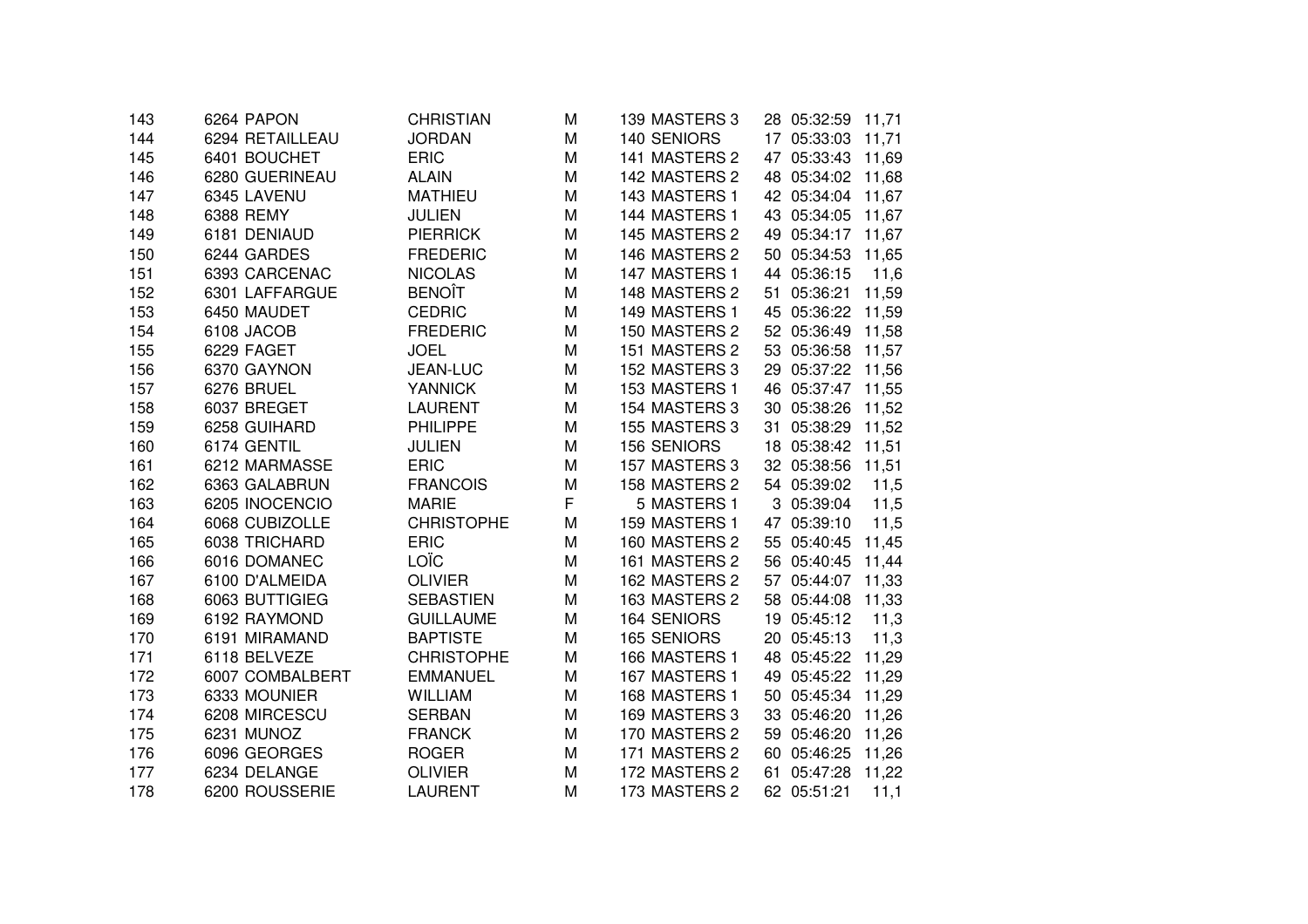| 179 | 6211 MARQUETON       | <b>DIDIER</b>      | М | 174 MASTERS 3 |    | 34 05:51:22       | 11,1  |
|-----|----------------------|--------------------|---|---------------|----|-------------------|-------|
| 180 | 6209 LAURETTE        | <b>STÉPHANE</b>    | M | 175 MASTERS 2 |    | 63 05:51:24       | 11,1  |
| 181 | 6324 RIGAUDIERE      | <b>WILLY</b>       | M | 176 MASTERS 2 |    | 64 05:51:28       | 11,1  |
| 182 | 6259 LACAMPAGNE      | <b>JEAN MICHEL</b> | M | 177 MASTERS 3 |    | 35 05:51:38       | 11,09 |
| 183 | 6346 DEMUR           | <b>DANIEL</b>      | M | 178 MASTERS 3 |    | 36 05:52:30       | 11,06 |
| 184 | 6010 MOURBRUN        | <b>CHRISTOPHE</b>  | M | 179 MASTERS 2 |    | 65 05:53:59       | 11,02 |
| 185 | 6377 DROUILLARD      | <b>PHILIPPE</b>    | M | 180 MASTERS 2 |    | 66 05:57:32       | 10,91 |
| 186 | 6094 SPADOT          | <b>STÉPHANE</b>    | M | 181 MASTERS 2 | 67 | 05:57:33          | 10,91 |
| 187 | 6052 PADIÉ           | <b>CHRISTOPHE</b>  | M | 182 MASTERS 2 | 68 | 05:57:35          | 10,91 |
| 188 | 6086 DELMAS          | <b>MICHEL</b>      | M | 183 MASTERS 3 | 37 | 06:04:17          | 10,71 |
| 189 | 6204 DELMAS          | <b>ALAIN</b>       | M | 184 MASTERS 3 |    | 38 06:04:20       | 10,7  |
| 190 | 6306 BILLEREY        | <b>MARC</b>        | M | 185 MASTERS 1 | 51 | 06:05:32          | 10,67 |
| 191 | 6053 ALEGRE          | <b>GUILLAUME</b>   | M | 186 MASTERS 1 |    | 52 06:07:08       | 10,62 |
| 192 | 6378 CARAYOL         | <b>CHRISTOPHE</b>  | M | 187 MASTERS 2 |    | 69 06:07:24       | 10,61 |
| 193 | 6103 LE MOING        | <b>PASCAL</b>      | M | 188 MASTERS 3 |    | 39 06:08:26 10,59 |       |
| 194 | 6012 MUSUNGAYI       | <b>ERIC</b>        | M | 189 MASTERS 2 |    | 70 06:09:20       | 10,56 |
| 195 | 6308 GUDEFIN         | <b>THIBAUD</b>     | M | 190 MASTERS 1 |    | 53 06:10:06       | 10,54 |
| 196 | 6143 PARRAIN         | <b>SEBASTIEN</b>   | M | 191 MASTERS 2 | 71 | 06:10:07          | 10,54 |
| 197 | 6161 OGE             | <b>ANTOINE</b>     | M | 192 SENIORS   | 21 | 06:10:12          | 10,53 |
| 198 | 6087 FRUQUIERE       | <b>JEAN LUC</b>    | M | 193 MASTERS 1 | 54 | 06:10:43          | 10,52 |
| 199 | 6021 VAN DEN BUSSCHE | <b>FABRICE</b>     | M | 194 MASTERS 3 | 40 | 06:11:35          | 10,5  |
| 200 | 6137 MARTIN          | <b>GILLIAN</b>     | M | 195 MASTERS 2 |    | 72 06:12:07       | 10,48 |
| 201 | 6067 BAHEUX          | <b>CHRISTOPHE</b>  | M | 196 MASTERS 2 |    | 73 06:12:18       | 10,48 |
| 202 | 6126 MOREL           | <b>PATRICE</b>     | M | 197 MASTERS 3 | 41 | 06:13:23          | 10,44 |
| 203 | 6172 BOUTEILLER      | <b>CHRISTOPHE</b>  | M | 198 MASTERS 3 |    | 42 06:13:39       | 10,44 |
| 204 | 6235 DUFFILLO        | <b>SEBASTIEN</b>   | M | 199 MASTERS 1 |    | 55 06:13:49       | 10,43 |
| 205 | 6074 MORLET          | <b>JEAN-CLAUDE</b> | M | 200 MASTERS 3 |    | 43 06:14:45       | 10,41 |
| 206 | 6219 FAURE           | <b>NICOLAS</b>     | M | 201 MASTERS 2 |    | 74 06:14:59       | 10,4  |
| 207 | 6160 LONCHAMBON      | <b>GRÉGORY</b>     | М | 202 MASTERS 1 |    | 56 06:15:02       | 10,4  |
| 208 | 6397 CHRISTEN        | <b>JOHAN</b>       | M | 203 MASTERS 1 | 57 | 06:15:34          | 10,38 |
| 209 | 6224 KERGASTEL       | <b>PHILIPPE</b>    | M | 204 MASTERS 2 | 75 | 06:18:03          | 10,32 |
| 210 | 6307 LE NORMAND      | <b>THIERRY</b>     | М | 205 MASTERS 3 | 44 | 06:18:05          | 10,31 |
| 211 | 6228 MARTIN          | <b>BERTRAND</b>    | М | 206 MASTERS 2 | 76 | 06:19:22          | 10,28 |
| 212 | 6153 BONNEFON        | <b>ALAIN</b>       | М | 207 MASTERS 3 | 45 | 06:19:28          | 10,28 |
| 213 | 6335 THEOPHILE       | <b>DOMINIQUE</b>   | M | 208 MASTERS 3 |    | 46 06:20:33       | 10,25 |
| 214 | 6079 MOURET          | <b>YOAN</b>        | М | 209 MASTERS 1 |    | 58 06:20:36       | 10,25 |
|     |                      |                    |   |               |    |                   |       |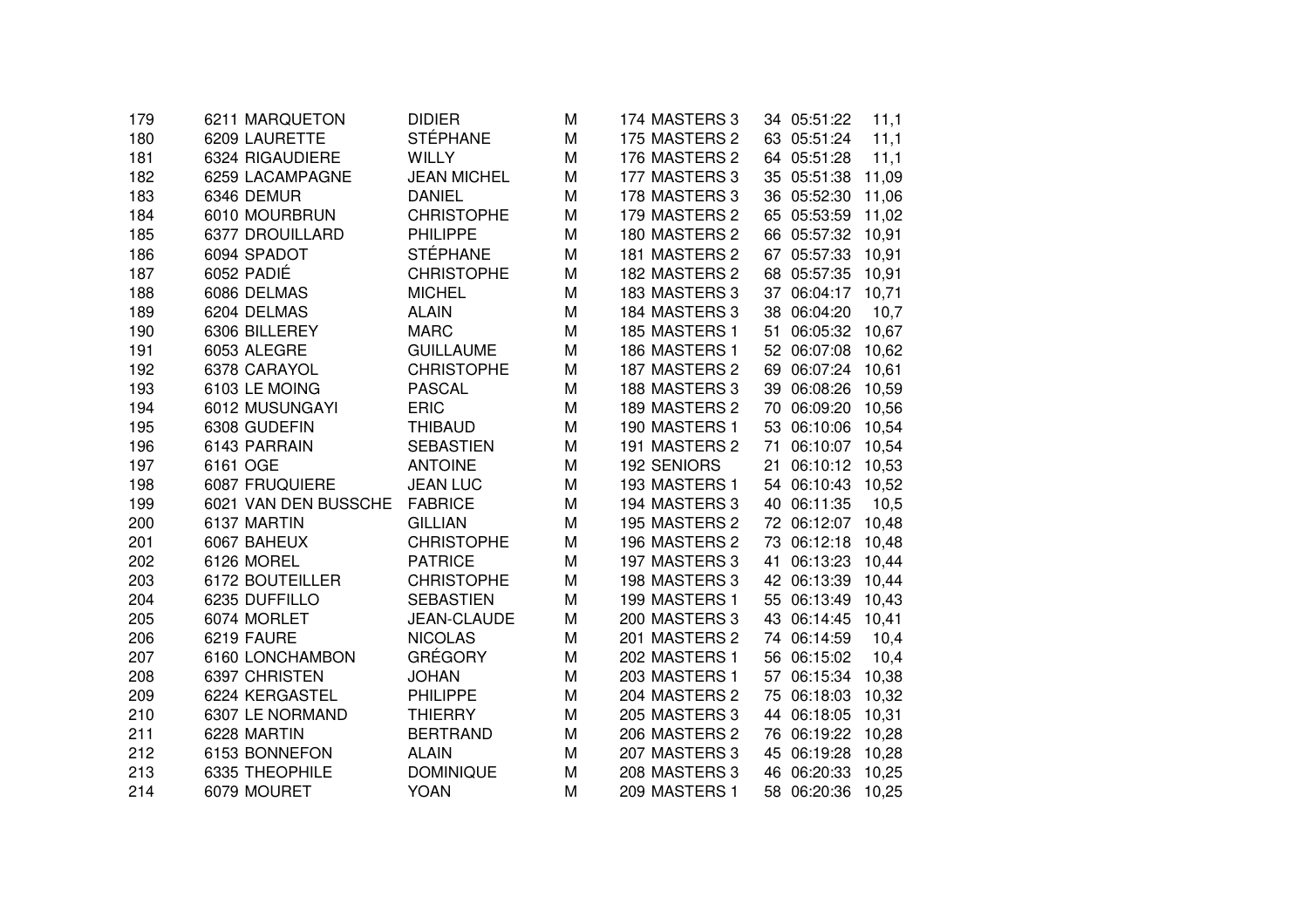| 215 | 6147 MANTION      | <b>LAURENT</b>       | M | 210 MASTERS 2 | 77 06:21:09    | 10,23 |
|-----|-------------------|----------------------|---|---------------|----------------|-------|
| 216 | <b>6066 PARIS</b> | <b>PASCAL</b>        | M | 211 MASTERS 3 | 47 06:22:04    | 10,21 |
| 217 | 6080 GALINDO      | <b>ALEXIS</b>        | M | 212 SENIORS   | 22 06:25:09    | 10,13 |
| 218 | 6203 LOLIVE       | <b>BRICE</b>         | M | 213 MASTERS 1 | 59 06:25:58    | 10,1  |
| 219 | 6041 MARIE        | KÉVIN                | M | 214 MASTERS 1 | 60 06:32:07    | 9,95  |
| 220 | 6327 VALADOU      | <b>JEROME</b>        | M | 215 MASTERS 3 | 48 06:32:08    | 9,95  |
| 221 | 6326 LOUBEYRE     | <b>LAURENT</b>       | M | 216 MASTERS 2 | 78 06:32:08    | 9,95  |
| 222 | 6090 BARRIERE     | <b>LIONEL</b>        | M | 217 MASTERS 2 | 79 06:33:06    | 9,92  |
| 223 | 6089 CANAL        | <b>JULIEN</b>        | M | 218 MASTERS 1 | 61 06:33:06    | 9,92  |
| 224 | 6250 BORDET       | <b>NICOLAS</b>       | M | 219 MASTERS 1 | 62 06:34:25    | 9,89  |
| 225 | 6095 LADVENU      | <b>CEDRIC</b>        | M | 220 MASTERS 2 | 80 06:35:40    | 9,86  |
| 226 | 6277 TIEBOIS      | <b>ERIC</b>          | M | 221 MASTERS 3 | 49 06:36:10    | 9,84  |
| 227 | 6297 LAPORTE      | <b>LAURENT</b>       | M | 222 MASTERS 1 | 63 06:38:45    | 9,78  |
| 228 | 6148 BRAIDY       | <b>OLIVIER</b>       | M | 223 MASTERS 2 | 81 06:40:14    | 9,74  |
| 229 | 6221 TESTUD       | <b>THIERRY</b>       | M | 224 MASTERS 2 | 82 06:40:35    | 9,74  |
| 230 | 6222 BONHOMME     | <b>JEAN-MARIE</b>    | M | 225 MASTERS 2 | 83 06:40:36    | 9,74  |
| 231 | 6220 BALMADIER    | <b>ERWAN</b>         | M | 226 MASTERS 2 | 84 06:40:36    | 9,74  |
| 232 | 6232 VALARIER     | <b>ALAIN</b>         | M | 227 MASTERS 3 | 50<br>06:40:39 | 9,73  |
| 233 | 6070 ETIENNE      | <b>JOEL</b>          | M | 228 MASTERS 3 | 51<br>06:41:03 | 9,72  |
| 234 | 6072 ALLION       | <b>MICHEL</b>        | M | 229 MASTERS 3 | 52 06:41:06    | 9,72  |
| 235 | 6290 MAS          | <b>JEAN LUC</b>      | M | 230 MASTERS 2 | 85 06:41:43    | 9,71  |
| 236 | 6078 LAURENT      | <b>SYLVAIN</b>       | M | 231 SENIORS   | 23 06:42:26    | 9,69  |
| 237 | 6065 SPEZIALE     | <b>JEAN CLAUDE</b>   | M | 232 MASTERS 3 | 53 06:43:12    | 9,67  |
| 238 | 6185 GRILLET      | <b>BENOIT</b>        | M | 233 MASTERS 1 | 64 06:43:17    | 9,67  |
| 239 | 6351 OUVRIER      | GÉRAUD               | M | 234 SENIORS   | 24 06:45:01    | 9,63  |
| 240 | 6272 ARNAUD       | <b>GRÉGORY</b>       | M | 235 MASTERS 1 | 65 06:45:42    | 9,61  |
| 241 | 6271 MASSERON     | <b>DAMIEN</b>        | M | 236 SENIORS   | 25 06:45:59    | 9,61  |
| 242 | 6243 BOYER        | <b>CEDRIC</b>        | M | 237 SENIORS   | 26 06:47:38    | 9,57  |
| 243 | 6180 RAFFI        | <b>JEAN FRANCOIS</b> | M | 238 MASTERS 2 | 86 06:48:01    | 9,56  |
| 244 | 6136 FABREGAL     | <b>STEPHANE</b>      | M | 239 MASTERS 2 | 87 06:48:04    | 9,56  |
| 245 | 6154 OLLIVIER     | <b>JEAN-PAUL</b>     | M | 240 MASTERS 3 | 54 06:48:04    | 9,56  |
| 246 | 6058 BARRAU       | <b>WILLIAM</b>       | M | 241 MASTERS 2 | 88 06:48:09    | 9,56  |
| 247 | 6359 OUVRIER      | <b>JULIEN</b>        | M | 242 MASTERS 1 | 66 06:49:05    | 9,53  |
| 248 | 6188 BUSSEROLLES  | <b>JÉRÔME</b>        | M | 243 MASTERS 2 | 89 06:49:42    | 9,52  |
| 249 | 6014 DUMONT       | <b>MATHIEU</b>       | M | 244 MASTERS 1 | 67 06:50:04    | 9,51  |
| 250 | 6236 CASSAGNE     | <b>RICHARD</b>       | M | 245 SENIORS   | 27 06:50:51    | 9,49  |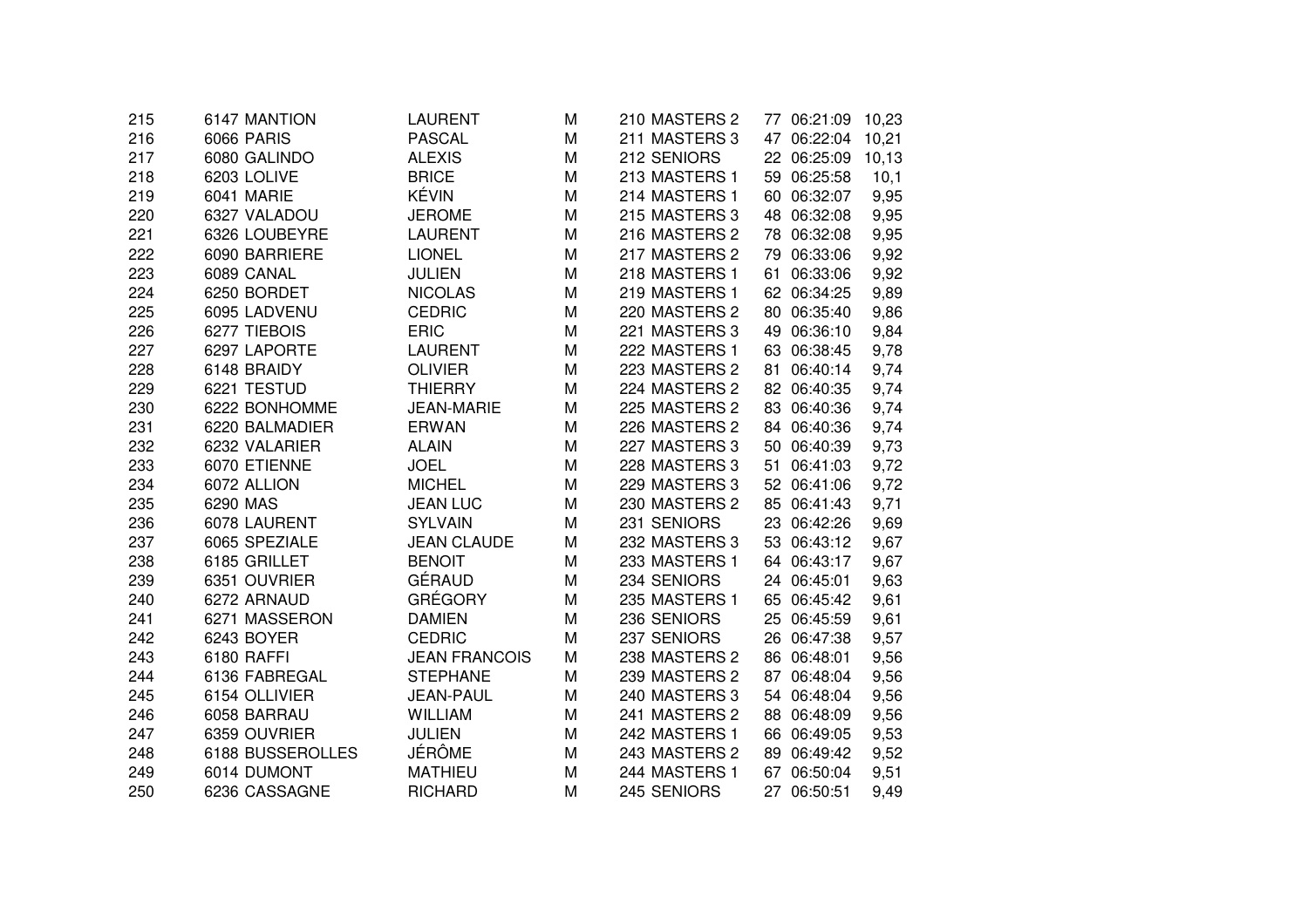| 251 | 6088 AUDEBERT           | <b>MARC</b>       | M | 246 MASTERS 2 | 90 06:50:54  | 9,49 |
|-----|-------------------------|-------------------|---|---------------|--------------|------|
| 252 | 6347 SAVIGNY            | <b>BENOIT</b>     | M | 247 SENIORS   | 28 06:51:13  | 9,48 |
| 253 | 6099 LESELLIER          | <b>LAURENT</b>    | M | 248 MASTERS 2 | 91 06:52:09  | 9,46 |
| 254 | 6098 MOULLE             | <b>MAURICE</b>    | M | 249 MASTERS 3 | 55 06:52:11  | 9,46 |
| 255 | 6194 COLLIN             | <b>JEAN-YVES</b>  | M | 250 MASTERS 3 | 56 06:52:14  | 9,46 |
| 256 | 6040 AUMONIER           | <b>RICHARD</b>    | M | 251 MASTERS 2 | 92 06:53:27  | 9,43 |
| 257 | 6048 DA SILVA           | <b>MARCO</b>      | M | 252 MASTERS 2 | 93 06:55:50  | 9,38 |
| 258 | 6047 PALLU              | <b>THIERRY</b>    | M | 253 MASTERS 3 | 57 06:55:51  | 9,38 |
| 259 | 6054 DABURON            | <b>PASCAL</b>     | M | 254 MASTERS 3 | 58 06:55:52  | 9,38 |
| 260 | 6045 NOUVET             | <b>GUY</b>        | M | 255 MASTERS 3 | 59 06:55:54  | 9,38 |
| 261 | 6028 LOMBARD            | <b>FREDERIC</b>   | M | 256 MASTERS 2 | 94 06:56:29  | 9,36 |
| 262 | 6233 MESMIN             | <b>ALAIN</b>      | M | 257 MASTERS 3 | 60 06:59:31  | 9,3  |
| 263 | 6152 PICHOT             | <b>PATRICK</b>    | M | 258 MASTERS 3 | 61 06:59:44  | 9,29 |
| 264 | 6381 APCHÉ              | <b>VINCENT</b>    | M | 259 MASTERS 1 | 68 07:00:48  | 9,27 |
| 265 | 6119 VALLÉ              | JEAN-FRANÇOIS     | M | 260 MASTERS 2 | 95 07:03:01  | 9,22 |
| 266 | 6186 BRETHOME           | <b>DIDIER</b>     | M | 261 MASTERS 2 | 96 07:03:08  | 9,22 |
| 267 | 6182 BOURLIER           | <b>FRÉDÉRIC</b>   | M | 262 MASTERS 1 | 69 07:04:11  | 9,19 |
| 268 | 6187 BRETHOMÉ           | <b>BENJAMIN</b>   | M | 263 ESPOIRS   | 7 07:04:13   | 9,19 |
| 269 | 6356 BEAUSIR            | <b>FREDERIC</b>   | M | 264 MASTERS 3 | 62 07:04:32  | 9,19 |
| 270 | 6311 PILLOT             | SÉBASTIEN         | M | 265 MASTERS 2 | 97 07:05:24  | 9,17 |
| 271 | 6318 GOUTTEBARGE        | <b>XAVIER</b>     | M | 266 MASTERS 2 | 98 07:06:07  | 9,15 |
| 272 | 6281 VIDALINC           | <b>DIDIER</b>     | M | 267 MASTERS 3 | 63 07:06:45  | 9,14 |
| 273 | 6296 BORREGUERO         | <b>OLIVIER</b>    | M | 268 MASTERS 3 | 64 07:06:46  | 9,14 |
| 274 | 6196 PLANCHE            | <b>GUILLAUME</b>  | M | 269 MASTERS 1 | 70 07:07:28  | 9,12 |
| 275 | 6105 JULIEN             | <b>HUGUES</b>     | M | 270 MASTERS 1 | 71 07:07:29  | 9,12 |
| 276 | 6104 ALIX               | <b>CHRISTOPHE</b> | M | 271 MASTERS 2 | 99 07:09:10  | 9,09 |
| 277 | 6019 CESSINAS           | <b>PHILIPPE</b>   | M | 272 MASTERS 3 | 65 07:16:12  | 8,94 |
| 278 | <b>6018 TREMOUILLES</b> | <b>JONATHAN</b>   | M | 273 MASTERS 1 | 72 07:16:12  | 8,94 |
| 279 | 6399 BAYLE              | <b>THIERRY</b>    | M | 274 MASTERS 1 | 73 07:19:02  | 8,88 |
| 280 | 6111 DAUDÉ              | <b>MATTHIEU</b>   | M | 275 SENIORS   | 29 07:23:54  | 8,79 |
| 281 | 6110 HELION             | KÉVIN             | M | 276 SENIORS   | 30 07:23:56  | 8,79 |
| 282 | 6350 TÉNART             | <b>JEAN MARIE</b> | M | 277 MASTERS 3 | 66 07:26:44  | 8,73 |
| 283 | 6027 CRUEIZE            | <b>THIERRY</b>    | M | 278 MASTERS 2 | 100 07:28:13 | 8,7  |
| 284 | 6133 IMBERDIS           | <b>LAURENCE</b>   | F | 6 MASTERS 2   | 2 07:28:20   | 8,7  |
| 285 | 6134 IMBERDIS           | <b>PASCAL</b>     | M | 279 MASTERS 2 | 101 07:28:39 | 8,69 |
| 286 | 6315 SAVARD             | <b>FRANCK</b>     | M | 280 MASTERS 3 | 67 07:32:59  | 8,61 |
|     |                         |                   |   |               |              |      |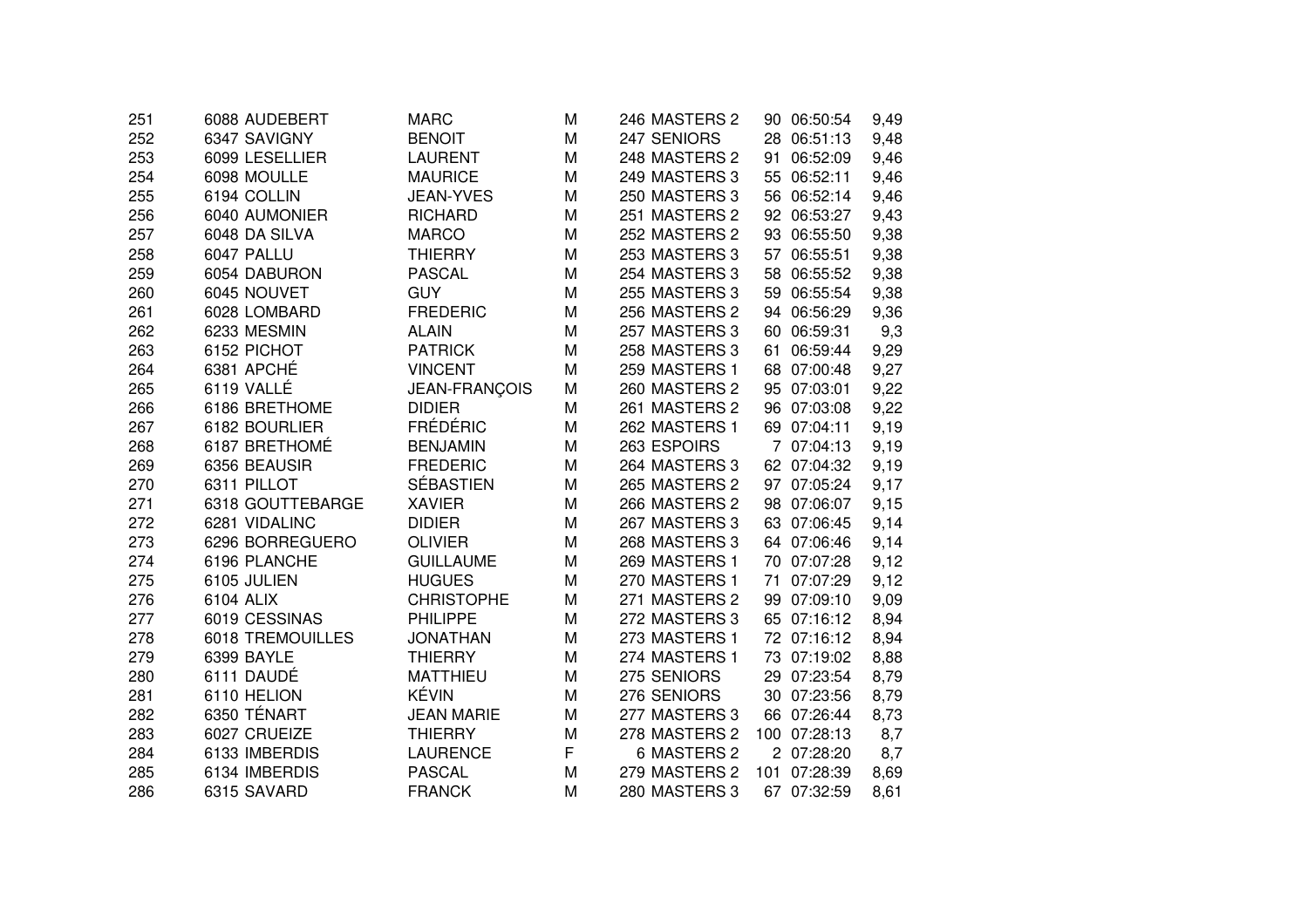| 6075 DESRUT<br>282 MASTERS 1<br>288<br><b>ANTHONY</b><br>M<br>74 07:34:47<br><b>AURÉLIEN</b><br>289<br>283 MASTERS 2<br>6122 JOUBERT<br>M<br>102 07:35:26<br>290<br>6320 PAUL<br><b>WILFRID</b><br>M<br>284 MASTERS 2<br>103 07:49:51<br>291<br><b>BENOIT</b><br>285 MASTERS 2<br>104 07:49:59<br>6166 BARANOWSKI<br>M<br>292<br><b>6002 BENET</b><br><b>BENJAMIN</b><br>M<br>286 MASTERS 1<br>75 07:53:36<br>293<br>6062 IZARD<br><b>GUILHEM</b><br>287 MASTERS 1<br>76 07:53:41<br>M<br>6138 TOULY<br>288 MASTERS 1<br>294<br><b>KEVIN</b><br>M<br>77 07:53:43<br>6005 SONET<br>295<br><b>ALEXANDRE</b><br>289 MASTERS 1<br>78 07:53:46<br>M<br>296<br>6411 SEDJAR<br>290 MASTERS 1<br><b>MEDHI</b><br>79 07:54:00<br>M<br>297<br>6109 BESCONT<br><b>PATRICE</b><br>291 MASTERS 3<br>69 07:54:14<br>M<br>298<br>6183 FERRATON<br><b>PIERRE</b><br>292 MASTERS 1<br>M<br>80 07:54:57<br>F<br>299<br><b>VIRGINIE</b><br>7 MASTERS 2<br>3 07:54:59<br>6169 DAMIENS<br><b>PIERRE</b><br>293 MASTERS 1<br>81 07:55:06<br>300<br>6101 RAMADE<br>M<br>RÉMI<br>6371 BESSON<br>301<br>M<br>294 MASTERS 3<br>70 07:57:49<br>6321 VILLEGENTE<br>M<br>295 MASTERS 3<br>71 07:58:02<br>302<br><b>PATRICK</b><br>6024 TREFOU<br>303<br><b>YANN</b><br>M<br>296 MASTERS 2<br>105 07:58:09<br>304<br>6020 CRUEIZE<br><b>SEBASTIEN</b><br>297 MASTERS 2<br>106 07:58:34<br>M<br>298 ESPOIRS<br>305<br>6366 RIGAUDIERE<br><b>FLORIAN</b><br>M<br>8<br>07:59:11<br>299 SENIORS<br>306<br>6367 LAROCHE<br><b>BENJAMIN</b><br>31 07:59:30<br>M<br>307<br>300 MASTERS 2<br>6092 LEPAGE<br><b>LAURENT</b><br>M<br>107 08:02:22<br>308<br>6093 MALLET<br><b>CHRISTOPHE</b><br>301 MASTERS 2<br>108 08:02:25<br>M<br>F<br>309<br>6248 BOTTERO<br>8 MASTERS 2<br><b>CAROLINE</b><br>4 08:04:05<br>310<br><b>SYLVAIN</b><br>302 MASTERS 2<br>6023 GALAUD<br>M<br>109 08:06:15<br>311<br>6083 HENDRYCKX<br><b>GREGORY</b><br>M<br>303 MASTERS 1<br>82 08:10:39<br><b>BENOÎT</b><br>312<br>6085 THOULOUZE<br>M<br>304 MASTERS 2<br>110 08:11:01<br>313<br>6124 RESTOUEIX<br>305 MASTERS 2<br><b>DAVID</b><br>M<br>111 08:12:04<br>6132 LASSALLE<br>314<br><b>CHRISTOPHE</b><br>M<br>306 MASTERS 2<br>112 08:12:05<br>6050 PRIOLEAUD<br>307 MASTERS 2<br>113 08:12:51<br>315<br>JEAN-LUC<br>M<br>316<br>6060 BOUNY<br><b>FRANCK</b><br>M<br>308 MASTERS 2<br>114 08:13:56<br>317<br>6081 DURAND<br><b>GILLES</b><br>309 MASTERS 2<br>M<br>115 08:17:18<br>F<br>9 MASTERS 2<br>318<br>6082 DURAND<br><b>HELENE</b><br>5 08:17:18<br>6025 AUZEAU<br>310 MASTERS 2<br>319<br><b>LAURENT</b><br>M<br>116 08:17:20<br>320<br>6051 JAMMET<br><b>VINCENT</b><br>311 MASTERS 2<br>117 08:17:25<br>M<br>6011 FERREIRA<br><b>PAUL</b><br>312 MASTERS 2<br>118 08:17:50<br>321<br>M<br><b>VÉRONIQUE</b><br>F<br>322<br>6015 SKOWRONSKI<br>10 MASTERS 3<br>$\mathbf{1}$<br>08:46:08 | 287 | 6317 LUKASIK | <b>BRUNO</b> | M | 281 MASTERS 3 | 68 07:33:07 | 8,61 |
|---------------------------------------------------------------------------------------------------------------------------------------------------------------------------------------------------------------------------------------------------------------------------------------------------------------------------------------------------------------------------------------------------------------------------------------------------------------------------------------------------------------------------------------------------------------------------------------------------------------------------------------------------------------------------------------------------------------------------------------------------------------------------------------------------------------------------------------------------------------------------------------------------------------------------------------------------------------------------------------------------------------------------------------------------------------------------------------------------------------------------------------------------------------------------------------------------------------------------------------------------------------------------------------------------------------------------------------------------------------------------------------------------------------------------------------------------------------------------------------------------------------------------------------------------------------------------------------------------------------------------------------------------------------------------------------------------------------------------------------------------------------------------------------------------------------------------------------------------------------------------------------------------------------------------------------------------------------------------------------------------------------------------------------------------------------------------------------------------------------------------------------------------------------------------------------------------------------------------------------------------------------------------------------------------------------------------------------------------------------------------------------------------------------------------------------------------------------------------------------------------------------------------------------------------------------------------------------------------------------------------------------------------------------------------------------------------------------------------------------------------------------------------------------------------------------------------------------------|-----|--------------|--------------|---|---------------|-------------|------|
|                                                                                                                                                                                                                                                                                                                                                                                                                                                                                                                                                                                                                                                                                                                                                                                                                                                                                                                                                                                                                                                                                                                                                                                                                                                                                                                                                                                                                                                                                                                                                                                                                                                                                                                                                                                                                                                                                                                                                                                                                                                                                                                                                                                                                                                                                                                                                                                                                                                                                                                                                                                                                                                                                                                                                                                                                                             |     |              |              |   |               |             | 8,58 |
|                                                                                                                                                                                                                                                                                                                                                                                                                                                                                                                                                                                                                                                                                                                                                                                                                                                                                                                                                                                                                                                                                                                                                                                                                                                                                                                                                                                                                                                                                                                                                                                                                                                                                                                                                                                                                                                                                                                                                                                                                                                                                                                                                                                                                                                                                                                                                                                                                                                                                                                                                                                                                                                                                                                                                                                                                                             |     |              |              |   |               |             | 8,56 |
|                                                                                                                                                                                                                                                                                                                                                                                                                                                                                                                                                                                                                                                                                                                                                                                                                                                                                                                                                                                                                                                                                                                                                                                                                                                                                                                                                                                                                                                                                                                                                                                                                                                                                                                                                                                                                                                                                                                                                                                                                                                                                                                                                                                                                                                                                                                                                                                                                                                                                                                                                                                                                                                                                                                                                                                                                                             |     |              |              |   |               |             | 8,3  |
|                                                                                                                                                                                                                                                                                                                                                                                                                                                                                                                                                                                                                                                                                                                                                                                                                                                                                                                                                                                                                                                                                                                                                                                                                                                                                                                                                                                                                                                                                                                                                                                                                                                                                                                                                                                                                                                                                                                                                                                                                                                                                                                                                                                                                                                                                                                                                                                                                                                                                                                                                                                                                                                                                                                                                                                                                                             |     |              |              |   |               |             | 8,3  |
|                                                                                                                                                                                                                                                                                                                                                                                                                                                                                                                                                                                                                                                                                                                                                                                                                                                                                                                                                                                                                                                                                                                                                                                                                                                                                                                                                                                                                                                                                                                                                                                                                                                                                                                                                                                                                                                                                                                                                                                                                                                                                                                                                                                                                                                                                                                                                                                                                                                                                                                                                                                                                                                                                                                                                                                                                                             |     |              |              |   |               |             | 8,23 |
|                                                                                                                                                                                                                                                                                                                                                                                                                                                                                                                                                                                                                                                                                                                                                                                                                                                                                                                                                                                                                                                                                                                                                                                                                                                                                                                                                                                                                                                                                                                                                                                                                                                                                                                                                                                                                                                                                                                                                                                                                                                                                                                                                                                                                                                                                                                                                                                                                                                                                                                                                                                                                                                                                                                                                                                                                                             |     |              |              |   |               |             | 8,23 |
|                                                                                                                                                                                                                                                                                                                                                                                                                                                                                                                                                                                                                                                                                                                                                                                                                                                                                                                                                                                                                                                                                                                                                                                                                                                                                                                                                                                                                                                                                                                                                                                                                                                                                                                                                                                                                                                                                                                                                                                                                                                                                                                                                                                                                                                                                                                                                                                                                                                                                                                                                                                                                                                                                                                                                                                                                                             |     |              |              |   |               |             | 8,23 |
|                                                                                                                                                                                                                                                                                                                                                                                                                                                                                                                                                                                                                                                                                                                                                                                                                                                                                                                                                                                                                                                                                                                                                                                                                                                                                                                                                                                                                                                                                                                                                                                                                                                                                                                                                                                                                                                                                                                                                                                                                                                                                                                                                                                                                                                                                                                                                                                                                                                                                                                                                                                                                                                                                                                                                                                                                                             |     |              |              |   |               |             | 8,23 |
|                                                                                                                                                                                                                                                                                                                                                                                                                                                                                                                                                                                                                                                                                                                                                                                                                                                                                                                                                                                                                                                                                                                                                                                                                                                                                                                                                                                                                                                                                                                                                                                                                                                                                                                                                                                                                                                                                                                                                                                                                                                                                                                                                                                                                                                                                                                                                                                                                                                                                                                                                                                                                                                                                                                                                                                                                                             |     |              |              |   |               |             | 8,23 |
|                                                                                                                                                                                                                                                                                                                                                                                                                                                                                                                                                                                                                                                                                                                                                                                                                                                                                                                                                                                                                                                                                                                                                                                                                                                                                                                                                                                                                                                                                                                                                                                                                                                                                                                                                                                                                                                                                                                                                                                                                                                                                                                                                                                                                                                                                                                                                                                                                                                                                                                                                                                                                                                                                                                                                                                                                                             |     |              |              |   |               |             | 8,22 |
|                                                                                                                                                                                                                                                                                                                                                                                                                                                                                                                                                                                                                                                                                                                                                                                                                                                                                                                                                                                                                                                                                                                                                                                                                                                                                                                                                                                                                                                                                                                                                                                                                                                                                                                                                                                                                                                                                                                                                                                                                                                                                                                                                                                                                                                                                                                                                                                                                                                                                                                                                                                                                                                                                                                                                                                                                                             |     |              |              |   |               |             | 8,21 |
|                                                                                                                                                                                                                                                                                                                                                                                                                                                                                                                                                                                                                                                                                                                                                                                                                                                                                                                                                                                                                                                                                                                                                                                                                                                                                                                                                                                                                                                                                                                                                                                                                                                                                                                                                                                                                                                                                                                                                                                                                                                                                                                                                                                                                                                                                                                                                                                                                                                                                                                                                                                                                                                                                                                                                                                                                                             |     |              |              |   |               |             | 8,21 |
|                                                                                                                                                                                                                                                                                                                                                                                                                                                                                                                                                                                                                                                                                                                                                                                                                                                                                                                                                                                                                                                                                                                                                                                                                                                                                                                                                                                                                                                                                                                                                                                                                                                                                                                                                                                                                                                                                                                                                                                                                                                                                                                                                                                                                                                                                                                                                                                                                                                                                                                                                                                                                                                                                                                                                                                                                                             |     |              |              |   |               |             | 8,21 |
|                                                                                                                                                                                                                                                                                                                                                                                                                                                                                                                                                                                                                                                                                                                                                                                                                                                                                                                                                                                                                                                                                                                                                                                                                                                                                                                                                                                                                                                                                                                                                                                                                                                                                                                                                                                                                                                                                                                                                                                                                                                                                                                                                                                                                                                                                                                                                                                                                                                                                                                                                                                                                                                                                                                                                                                                                                             |     |              |              |   |               |             | 8,16 |
|                                                                                                                                                                                                                                                                                                                                                                                                                                                                                                                                                                                                                                                                                                                                                                                                                                                                                                                                                                                                                                                                                                                                                                                                                                                                                                                                                                                                                                                                                                                                                                                                                                                                                                                                                                                                                                                                                                                                                                                                                                                                                                                                                                                                                                                                                                                                                                                                                                                                                                                                                                                                                                                                                                                                                                                                                                             |     |              |              |   |               |             | 8,16 |
|                                                                                                                                                                                                                                                                                                                                                                                                                                                                                                                                                                                                                                                                                                                                                                                                                                                                                                                                                                                                                                                                                                                                                                                                                                                                                                                                                                                                                                                                                                                                                                                                                                                                                                                                                                                                                                                                                                                                                                                                                                                                                                                                                                                                                                                                                                                                                                                                                                                                                                                                                                                                                                                                                                                                                                                                                                             |     |              |              |   |               |             | 8,16 |
|                                                                                                                                                                                                                                                                                                                                                                                                                                                                                                                                                                                                                                                                                                                                                                                                                                                                                                                                                                                                                                                                                                                                                                                                                                                                                                                                                                                                                                                                                                                                                                                                                                                                                                                                                                                                                                                                                                                                                                                                                                                                                                                                                                                                                                                                                                                                                                                                                                                                                                                                                                                                                                                                                                                                                                                                                                             |     |              |              |   |               |             | 8,15 |
|                                                                                                                                                                                                                                                                                                                                                                                                                                                                                                                                                                                                                                                                                                                                                                                                                                                                                                                                                                                                                                                                                                                                                                                                                                                                                                                                                                                                                                                                                                                                                                                                                                                                                                                                                                                                                                                                                                                                                                                                                                                                                                                                                                                                                                                                                                                                                                                                                                                                                                                                                                                                                                                                                                                                                                                                                                             |     |              |              |   |               |             | 8,14 |
|                                                                                                                                                                                                                                                                                                                                                                                                                                                                                                                                                                                                                                                                                                                                                                                                                                                                                                                                                                                                                                                                                                                                                                                                                                                                                                                                                                                                                                                                                                                                                                                                                                                                                                                                                                                                                                                                                                                                                                                                                                                                                                                                                                                                                                                                                                                                                                                                                                                                                                                                                                                                                                                                                                                                                                                                                                             |     |              |              |   |               |             | 8,13 |
|                                                                                                                                                                                                                                                                                                                                                                                                                                                                                                                                                                                                                                                                                                                                                                                                                                                                                                                                                                                                                                                                                                                                                                                                                                                                                                                                                                                                                                                                                                                                                                                                                                                                                                                                                                                                                                                                                                                                                                                                                                                                                                                                                                                                                                                                                                                                                                                                                                                                                                                                                                                                                                                                                                                                                                                                                                             |     |              |              |   |               |             | 8,08 |
|                                                                                                                                                                                                                                                                                                                                                                                                                                                                                                                                                                                                                                                                                                                                                                                                                                                                                                                                                                                                                                                                                                                                                                                                                                                                                                                                                                                                                                                                                                                                                                                                                                                                                                                                                                                                                                                                                                                                                                                                                                                                                                                                                                                                                                                                                                                                                                                                                                                                                                                                                                                                                                                                                                                                                                                                                                             |     |              |              |   |               |             | 8,08 |
|                                                                                                                                                                                                                                                                                                                                                                                                                                                                                                                                                                                                                                                                                                                                                                                                                                                                                                                                                                                                                                                                                                                                                                                                                                                                                                                                                                                                                                                                                                                                                                                                                                                                                                                                                                                                                                                                                                                                                                                                                                                                                                                                                                                                                                                                                                                                                                                                                                                                                                                                                                                                                                                                                                                                                                                                                                             |     |              |              |   |               |             | 8,06 |
|                                                                                                                                                                                                                                                                                                                                                                                                                                                                                                                                                                                                                                                                                                                                                                                                                                                                                                                                                                                                                                                                                                                                                                                                                                                                                                                                                                                                                                                                                                                                                                                                                                                                                                                                                                                                                                                                                                                                                                                                                                                                                                                                                                                                                                                                                                                                                                                                                                                                                                                                                                                                                                                                                                                                                                                                                                             |     |              |              |   |               |             | 8,02 |
|                                                                                                                                                                                                                                                                                                                                                                                                                                                                                                                                                                                                                                                                                                                                                                                                                                                                                                                                                                                                                                                                                                                                                                                                                                                                                                                                                                                                                                                                                                                                                                                                                                                                                                                                                                                                                                                                                                                                                                                                                                                                                                                                                                                                                                                                                                                                                                                                                                                                                                                                                                                                                                                                                                                                                                                                                                             |     |              |              |   |               |             | 7,95 |
|                                                                                                                                                                                                                                                                                                                                                                                                                                                                                                                                                                                                                                                                                                                                                                                                                                                                                                                                                                                                                                                                                                                                                                                                                                                                                                                                                                                                                                                                                                                                                                                                                                                                                                                                                                                                                                                                                                                                                                                                                                                                                                                                                                                                                                                                                                                                                                                                                                                                                                                                                                                                                                                                                                                                                                                                                                             |     |              |              |   |               |             | 7,94 |
|                                                                                                                                                                                                                                                                                                                                                                                                                                                                                                                                                                                                                                                                                                                                                                                                                                                                                                                                                                                                                                                                                                                                                                                                                                                                                                                                                                                                                                                                                                                                                                                                                                                                                                                                                                                                                                                                                                                                                                                                                                                                                                                                                                                                                                                                                                                                                                                                                                                                                                                                                                                                                                                                                                                                                                                                                                             |     |              |              |   |               |             | 7,93 |
|                                                                                                                                                                                                                                                                                                                                                                                                                                                                                                                                                                                                                                                                                                                                                                                                                                                                                                                                                                                                                                                                                                                                                                                                                                                                                                                                                                                                                                                                                                                                                                                                                                                                                                                                                                                                                                                                                                                                                                                                                                                                                                                                                                                                                                                                                                                                                                                                                                                                                                                                                                                                                                                                                                                                                                                                                                             |     |              |              |   |               |             | 7,93 |
|                                                                                                                                                                                                                                                                                                                                                                                                                                                                                                                                                                                                                                                                                                                                                                                                                                                                                                                                                                                                                                                                                                                                                                                                                                                                                                                                                                                                                                                                                                                                                                                                                                                                                                                                                                                                                                                                                                                                                                                                                                                                                                                                                                                                                                                                                                                                                                                                                                                                                                                                                                                                                                                                                                                                                                                                                                             |     |              |              |   |               |             | 7,91 |
|                                                                                                                                                                                                                                                                                                                                                                                                                                                                                                                                                                                                                                                                                                                                                                                                                                                                                                                                                                                                                                                                                                                                                                                                                                                                                                                                                                                                                                                                                                                                                                                                                                                                                                                                                                                                                                                                                                                                                                                                                                                                                                                                                                                                                                                                                                                                                                                                                                                                                                                                                                                                                                                                                                                                                                                                                                             |     |              |              |   |               |             | 7,9  |
|                                                                                                                                                                                                                                                                                                                                                                                                                                                                                                                                                                                                                                                                                                                                                                                                                                                                                                                                                                                                                                                                                                                                                                                                                                                                                                                                                                                                                                                                                                                                                                                                                                                                                                                                                                                                                                                                                                                                                                                                                                                                                                                                                                                                                                                                                                                                                                                                                                                                                                                                                                                                                                                                                                                                                                                                                                             |     |              |              |   |               |             | 7,84 |
|                                                                                                                                                                                                                                                                                                                                                                                                                                                                                                                                                                                                                                                                                                                                                                                                                                                                                                                                                                                                                                                                                                                                                                                                                                                                                                                                                                                                                                                                                                                                                                                                                                                                                                                                                                                                                                                                                                                                                                                                                                                                                                                                                                                                                                                                                                                                                                                                                                                                                                                                                                                                                                                                                                                                                                                                                                             |     |              |              |   |               |             | 7,84 |
|                                                                                                                                                                                                                                                                                                                                                                                                                                                                                                                                                                                                                                                                                                                                                                                                                                                                                                                                                                                                                                                                                                                                                                                                                                                                                                                                                                                                                                                                                                                                                                                                                                                                                                                                                                                                                                                                                                                                                                                                                                                                                                                                                                                                                                                                                                                                                                                                                                                                                                                                                                                                                                                                                                                                                                                                                                             |     |              |              |   |               |             | 7,84 |
|                                                                                                                                                                                                                                                                                                                                                                                                                                                                                                                                                                                                                                                                                                                                                                                                                                                                                                                                                                                                                                                                                                                                                                                                                                                                                                                                                                                                                                                                                                                                                                                                                                                                                                                                                                                                                                                                                                                                                                                                                                                                                                                                                                                                                                                                                                                                                                                                                                                                                                                                                                                                                                                                                                                                                                                                                                             |     |              |              |   |               |             | 7,84 |
|                                                                                                                                                                                                                                                                                                                                                                                                                                                                                                                                                                                                                                                                                                                                                                                                                                                                                                                                                                                                                                                                                                                                                                                                                                                                                                                                                                                                                                                                                                                                                                                                                                                                                                                                                                                                                                                                                                                                                                                                                                                                                                                                                                                                                                                                                                                                                                                                                                                                                                                                                                                                                                                                                                                                                                                                                                             |     |              |              |   |               |             | 7,83 |
|                                                                                                                                                                                                                                                                                                                                                                                                                                                                                                                                                                                                                                                                                                                                                                                                                                                                                                                                                                                                                                                                                                                                                                                                                                                                                                                                                                                                                                                                                                                                                                                                                                                                                                                                                                                                                                                                                                                                                                                                                                                                                                                                                                                                                                                                                                                                                                                                                                                                                                                                                                                                                                                                                                                                                                                                                                             |     |              |              |   |               |             | 7,41 |